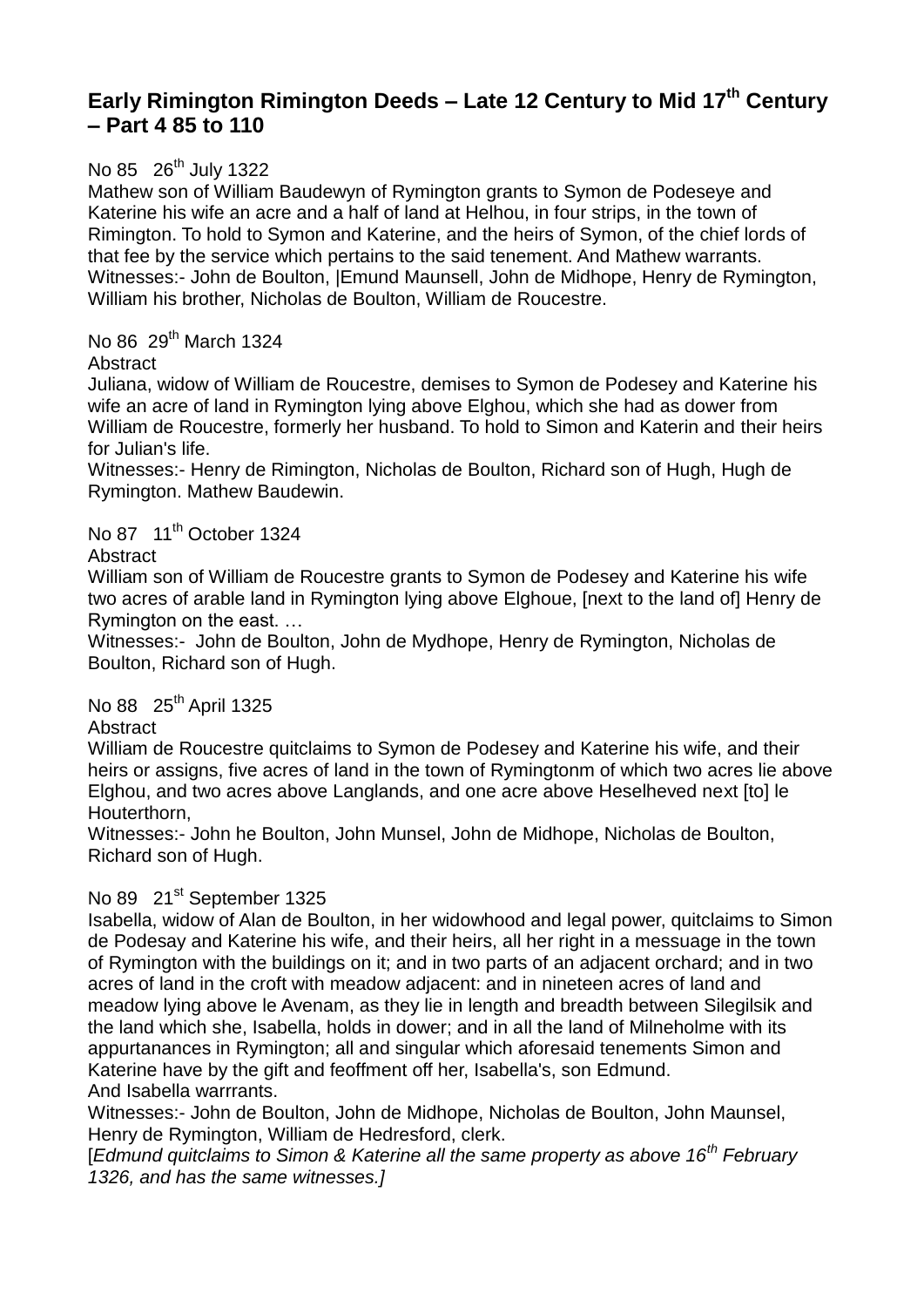# No 90 6<sup>th</sup> October 1325

William son of William de Roucestre grants to Simon de Podesey and Katerine his wife two acres of land in the town of Rimington, lying above Langlandes, between the said William's land on the east and the land of Henry de Rymington on the west, which two acres are part of William's half carucate..

Witnesses:- John de Boulton, John de Midhope, John Maunsel, Alan de Horton, Henry de Rymington, Nicholas de Boulton, Richard son of Hugh.

# No 91 8<sup>th</sup> October 1331

Know present and future that I, John son [of John de] Boulton, have granted to John son of Simon de Puddessay the lordship of all the town of Rymyngton with its hamlets; and my chapel of Gasegill with the adjacent garden; and the land which I had by the gift of Alan de Boulton, together with all my lands and tenements in that town, with the homage and service of all my free tenants in the town, viz.: the homage and service of Godfrey de Alta Ripa and Hawis his wife, with his foreign service, as much pertains to their tenements in that town, with sixpence annual rent; the homage and service of John de Wyclesworth with his foreign service; the homage and service of Alan de Horton with his foreign service and nine pence yearly rent; the homage and service of Mathew Baudewyn with his foreign service and yearly rent of an arrow; the homage and service of John de Midhope for part of a tenement which belonged to John son of Isaac with sixpence annual rent; the homage and service of John de Malgham with his foreign service; the homage and service of Edmund son of Alan de Boulton for his tenements in Rymington; the homage and service of Walter de Pathorn with his foreign service for his tenements in that town; the service of Roger son of the parson and Alice his wife with the yearly rent of three pence for the land called Ketilriddyng; the service of William son of Hugh de Rymington with two pence annual rent; the homage and service of Henry de Boulton for a bovate of land which was Richard de Dounum's, with his foreign service; the homage and service of the same Henry for his lands in Martintofts with the yearly rent of a rose; the service of the same Henry with the yearly rent of sixpence for his lands and tenements given by me to Nicholas his father in exchange for lands in Boulton; the homage and service of Richard son of Hugh de Boulton with his foreign service for bovates of land; the service of the same Richard with the yearly rent of an arrow issuing from the lands and tenements which he had by my gift in Otercroft and elsewhere; the service of the same Richard for a certain improvement next [to] Osdyk with the yearly rent of a penny; the service of the heirs of William de Rymington for a toft given him by me; the service of Cristiana, who was the wife of that William, and the heirs of William with the annual rent of a barbed arrow issuing out of a certain improvement called Malhevening; the service of the same with rent for lands in Hesilheved; the service of Henry le Forester with the yearly rent of three pence issuing out of two bovates of land which were John's, his brother's; the homage and service of Simon de Puddessay and Katerine his wife for the tenements which they hold by the gift of Edmund son of Alan de Boulton; the service of John de Midhop with the rent of two shillings issuing from a certain improvement in le Bradheved; the homage and service of Hugh son of Matilda with his foreign service for a bovate of land which he had by the gift of John de Malghum; the homage and service of the same Hugh with his foreign service for the land which he has by the gift of Mathew Baudewyn; the homage and service of Elizabeth daughter of Douce de Rymington with her foreign service and the yearly rent of a pair of white gloves; the service of the Abbat of Salley with his foreign service; the service of the Abbat of Kyrekestall with his foreign service; the service of Simon de Puddessay and Katherine his wife with their foreign service for the tenements which they hold by the gift of Mathew Baudewyn and William de Roucestre; the homage and service of Walter de Pathorn with the yearly rent of sixpence issuing out of a certain improvement next Elebec; the the homage and service of William son of Hugh de Rymington with his foreign service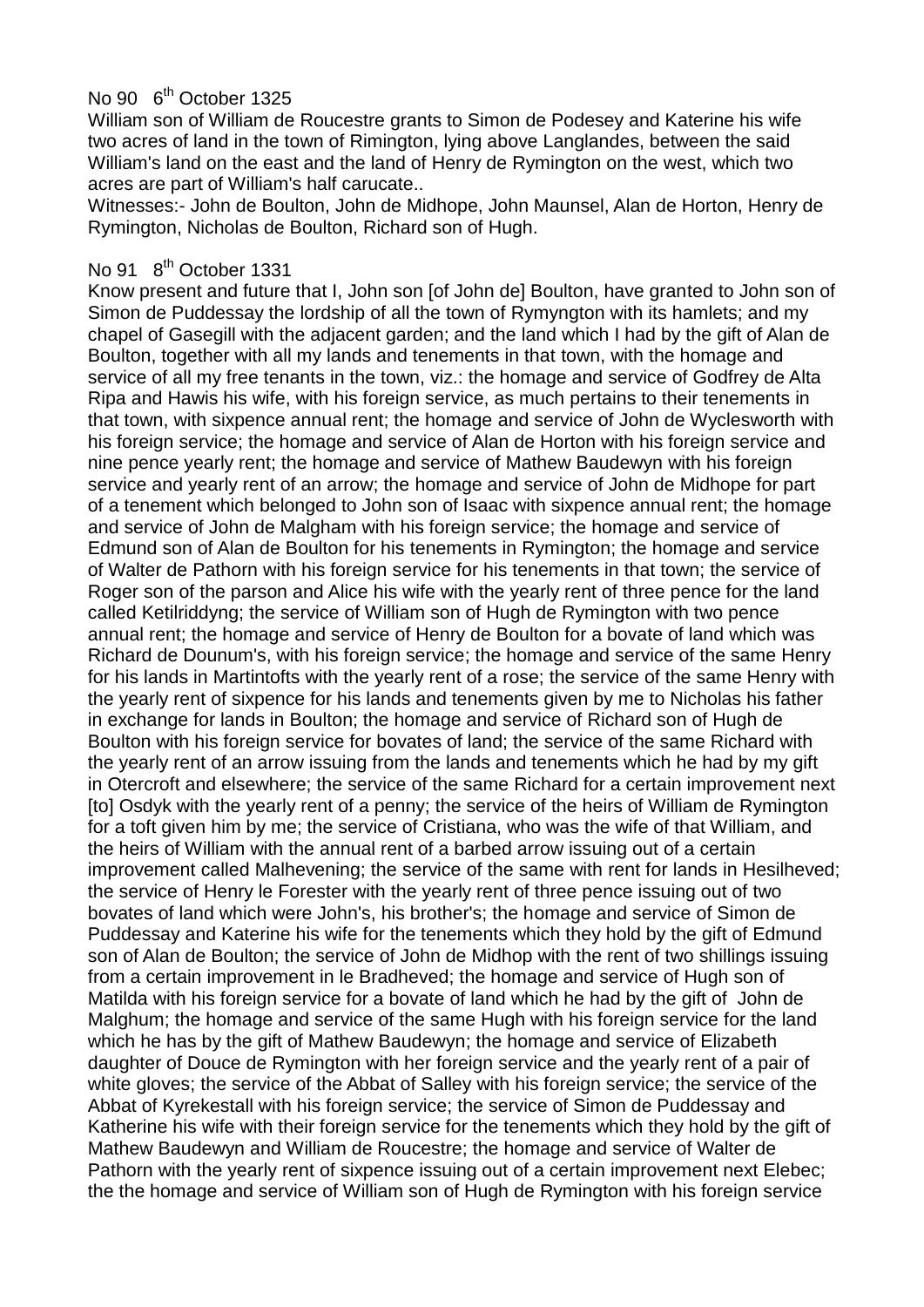for the tenement which he has by the gift of Mathew Baudewyn; the homage and service of the same William for the tenement which he has by the gift of William de Roucestre above Sandelandes with his foreign service; the service of Hugh son of Matilda for the lands which he has by the gift of Mathew Baudewyn in the east field of Rymington, everywhere, with his foreign service; the service of the same Hugh for the land which he has by the gift of the same Mathew above Hesilheved with his foreign service; the service of Hugh Nutte for the lands which he has by the gift of the same Mathew in Crossemyre, and in the east field of Rymington, everywhere, with his foreign service; the service of William Short for lands above Faldetath of the tenement of Mathew Baudewyn with his foreign service; the service of Henry le Forester for the lands and meadows above Mylehou and in le Neueng, which belong to William de Roucestre, senior, with his foreign service; the service of Roger son of the parson for a meadow in Milehoumyre and in le Chapelmyre with his foreign service; the service of Richard son of Hugh de Boulton for lands above Faldetath, which belonged to William de Roucestre, with his foreign service; the homage and service of John de Midhope for his lands in Midhop with sixpence yearly rent; the service of the same John for his lands in Horton and Pathenale with the yearly rent of a wreath of roses; the homage and service of William de Roucestre with his foreign service for his tenements in Rymington; and the service of Katerine Maunsail for her tenements in Horton and Pathenale with the yearly rent of a pair of white gloves. Besides I have granted to the said John, son of Simon all the town of Rymington with its hamlets in demesne and service, with the homage, services.....

Witnesses:- Dominus John Tempest, Knt., John de Midhp, Hugh de Halton, John Maunsaill, Alan de Horton, Thomas de la Grene, William de Hedresford, clerk.

## No 92 25<sup>th</sup> April 1333

#### **Abstract**

Walter de Pathorne grants to Nicholas, his elder son, and his heirs two tofts and two crofts with buildings and courtvards in Neuby in Rymington; and all his land and meadow as they lie within the bounds of the said town of Rymington...

Witnesses:- John Tempest Knight, John de Midhope, John Maunsell, Alan de Horton, Thomas del Grene, William de Rymington.

#### No 93 Circa 1330-1340

William d Rausceter grants to Henry de Boulton and Hawys his wife, and the heirs of their bodies, 3 acres of land in a culture called Sanddylandes in the town and fields of Rymington between the lands of Cristiane de Rymington towards the east and those formerly belonging to Henry de Rymington towards the west. Remainder to the heirs of the said Henry de Boulton. And William warrants.

Witnesses:- John de Midhope, John Maunseyle, Alan de Horton, Thomas de la Grene, William de Balderston, Robert de Gasegill.

#### No 94 December  $5<sup>th</sup>$  1339

#### Abstract

Henry son of John le Forester grants to Nicholas de Westeby three tofts and three bovates of land in Neuby in the town of Rymington...

Witnesses:- John Maunsayle, Alan de Horton, Henry de [illegible], John de Midhope, Thomas de la Grene

#### No 95 July 31<sup>st</sup> 1342

Nicholas de Pathorn lets to farm to William de Pathorn, his brother, two acres of arable land and five pieces of meadow in the town and field of Rymington, as they lie in various places, of which one acre of arable land lies above Brerilands, and one rod of land lies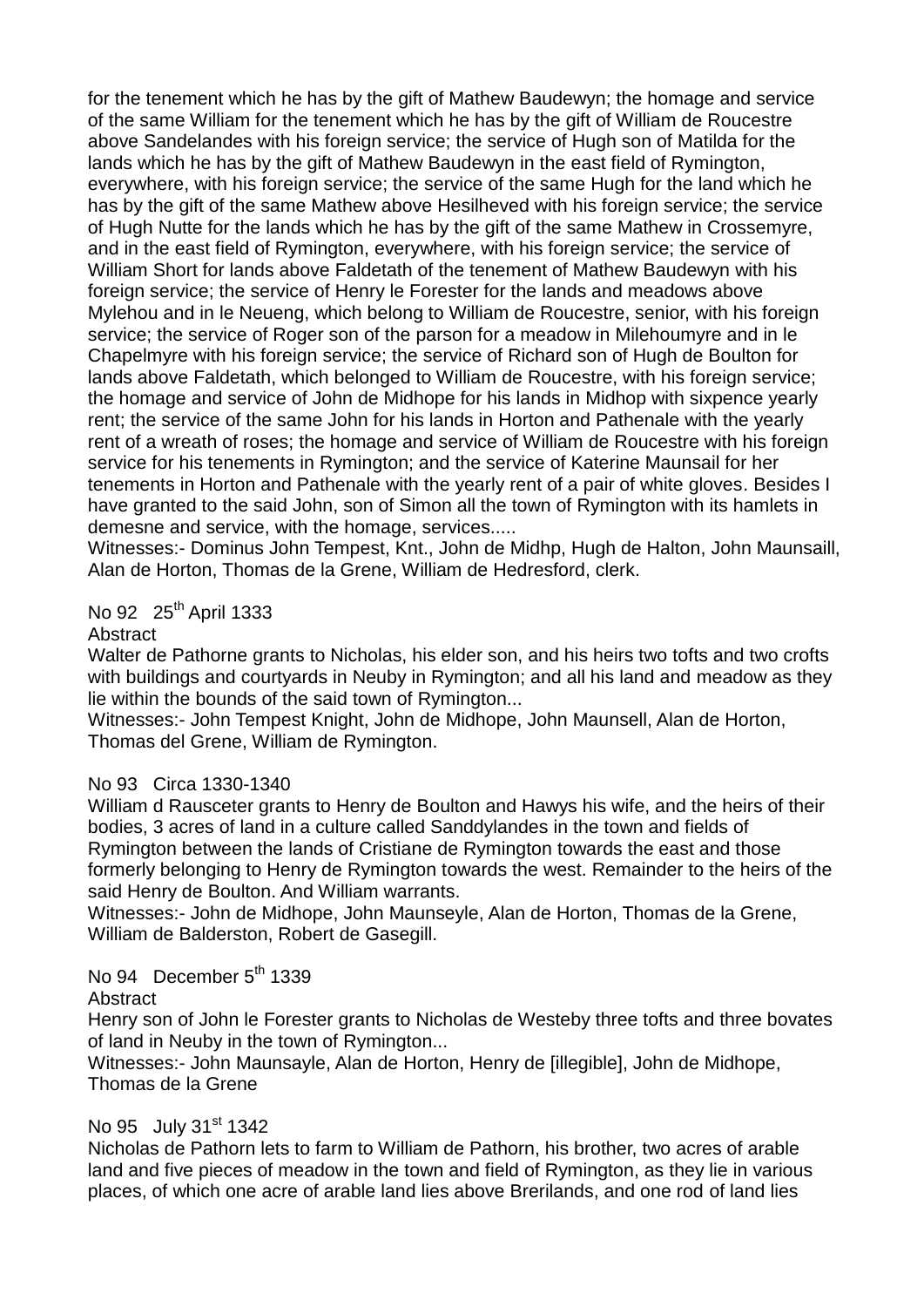above Crawenges(?), and a rod of land lies next [to] the croft of Walter son of Simon, and a rod of land next [to] Neweby, and a rod of land above Mousgill, and a piece of meadow lies in Mousgillmyre, and a piece of meadow in Crossemyre, and a piece of meadow in Ulfesdik, and a piece of meadow in le Hardenge, and a piece of meadow in le Graystanendes, and a piece of meadow in Newebycrokes. To hold to William, his heirs or assigns, of Nicholas, for four years from the feast of St. Martin in Winter, A.D.1342. And Nicholas warrants.

Witnesses: Henry de Boulton, Walter de Montealto, Robert de Halton, William de Baldreston, Anthony de Midhope, William de Pathnall, Robert de Gasegill, Clerk. Dated at Neweby, Wednesday after the feast of St. James the Apostle, 16 Edw.III.

# No 96 May  $5^{th}$  1343

Nicholas son of Walter de Pathorne grants to John de Podesay an acre of land called Brerilands in Gasegill in the town of Rimington. To hold to John, his heirs or assigns, of the chief lord of that fee by customary service. And Nicholas warrants.

Witnesses:- John de Midhope, Nicholas de Westby, Laurence de Midhope, Robert de Clayton, John de Batheresby.

# No 97 March 28<sup>th</sup> 1348

#### **Abstract**

Nicholas de Pathorne grants to John de Puddesay of Boulton two acres and three roods of land and meadow in the town of Rimhington lying above Theysstilberg and Staniflat in divers places...

Witnesses:- Magister John de Boulton, Henry de Boulton, Edmund de Boulton, Robert de Gasegill, Henry de Poddesay.

### No 98 Circa 1350-60

This indenture made between John de Puddesay on the one part and Godfrey Dautry of Elslak on the other part witnesses that, whereas there has lately been dispute between the said John and Godfrey concerning the repairs to the mill pond of the said Godfrey at Rymyngton, and to the conduit of water above the pond, which were cut up and worked on to the great damage and impairing of the said mill, it is henceforth amicably agreed as follows, viz., that the said John grants, for himself and his heirs for ever, that the said Godfrey, his heirs and assigns, may freely and at their will, without any objection or disturbance, scour, repair and make the said pond and water conduit, in and on the soil of the said John, for its whole extent from the said mill to the place called Otrescroft, where, and when and however it may be carried out for the preservation and maintenance of the aforesaid water-course and mill. Provided that the said Godfrey or his heirs shall not be entitled to the soil of the said John, and shall not lay waste his meadow, between the feasts of the Invention of St. Cross [May  $3^{rd}$ ] and the Nativity of Our Lady [Sept 8th], beyond the space of six feet from the banks of the pond and watercourse(?) of the said mill. For this agreement Godfrey grants to John a yearly rent of twelve pence to be paid at Rymington mill at Pentecost and Martinmas by equal portions, for ever. And besides this Godfrey grants that whenever the said rent be in arrear John may distrain on the said mill and hold it till all arrears are paid. No witnesses.

### No 99 November 20<sup>th</sup> 1408

Nicholas de Clyderhow quitclaims to John de Pudsay, Knight, and his heirs and assigns, a messuage in Remyngton called Martintofs.

Witnesses: Richard Tempest, John Suthern, Knights, William de Malghom, John de Bank of Newton, Alan de Caterall, John de Qwytyngham, James de Gasegyle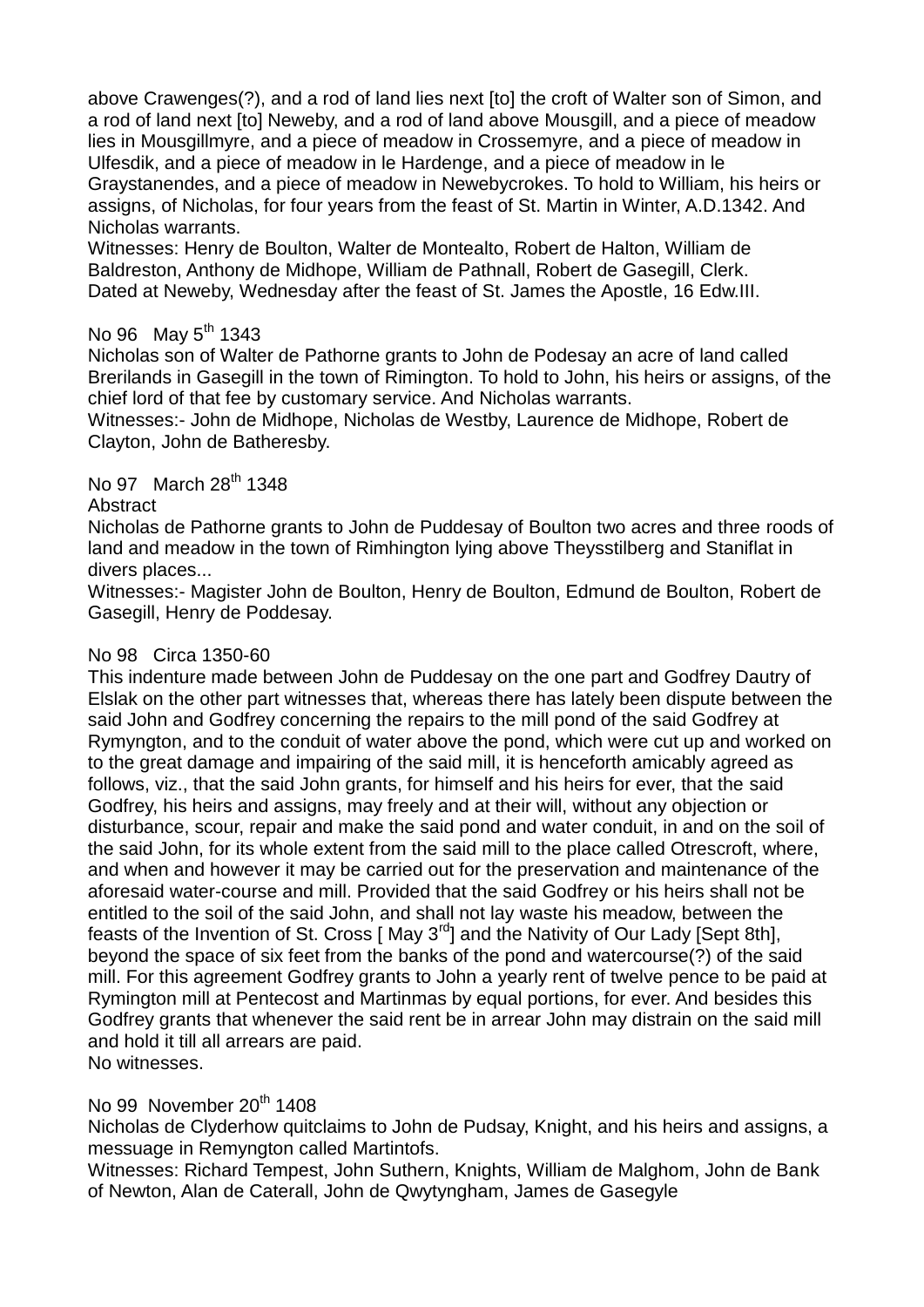No 100 April 3<sup>rd</sup> 1498

**Abstract** 

John Banaster of Twiston and Johanna his wife, Laurence Schotilworth, Elizabeth his wife, John Deyne, Agnes his wife, Thomas Starke, Alice his wife, and Thomas Aghton grant to Laurence Towneley of Grenefield 3 acres and 11 cottages in Remyngton, co. York, then in the tenure of John Balderstone, and which formerly belonged to Richard Grynacarres, Knight....

Witnesses:- John Nowell de Reyde, John Hertley de Baroforth, Miles Parker.

No 101 April 30<sup>th</sup> 1498

**Abstract** 

Robert Whetacre of Holme and Johanna his wife, Miles Kepas of Great Marsden, and William Tayleor of Chatburne grant to Laurence Towneley of Grenefeld in the town of Colne, a messuage in Remyngton, co. York, then in the tenure of James Calverly, formerly belonging to Richard Smythes, once vicar of Rachdale...

Witnesses:- John Towneley, Knight, William Bercroft, William Lister.

No 102 April 26<sup>th</sup> 1499

**Abstract** 

This indenture made between Henry Pudsay, Esquire, on the one part, and Laurence Tounelay of Grenefeld, Esquire, on the other part, witnesses that Henry has granted to Laurence a messuage and a third part of two bovates of land in the town and territory of Barneset, co. Lancaster, in exchange for a messuage, eighteen acres of land and eleven cottages, in Remyngton, co. York...

Witnesses:- Richard Shereburn, Knight, Richard Radcliff of Merelay, Esquire, Richard Dynelay, gentleman.

No 103 July 10<sup>th</sup> 1503

Abstract

Henry Pudesay of Bolton, Esq., grants to Henry Pudesay his son and Stephen Elys, Chaplain, five tenements in Remyngton and its hamlets, now in the occupation of the relict of John Wallys, Roger Spenser, John Fernssyd, John Forte, and Cristopher Forte... Witnesses:- Richard Shyrborn, Knight, Richard Dyenley, Laurence Touenlay.

No 104 July 10<sup>th</sup> 1503

Abstract

Henry Pudesay of Bolton, Esquire, appoints Thomas Kay and Thomas Waleys, his attornies, to deliver seizin of five tenements in Remyngton and its hamlets, then in the holding of the relict of John Wallys, Roger Spenser, John Fernnsyde, John Fortte, and Cristopher Fortte...

No witnesses recorded

No 105 March  $4^{th}$  1521 **Abstract** 

Henry Pudsey, Gentleman, quiteclaims to Ambrose Pudsey, Gentleman, Henry Hansard, Clerk, Giles Scott, Chaplain, Richard Shireburn, Gentleman, Walter Remyngton, Thomas Wyglesworth, Richard Dayle, Ralph Pele, Thomas Witton, John Shaw, John Walker of Hungerhyll, Edward Scott, William Walbank of Bolton, Yeoman, his right in five messuages and all other lands in Remyngton and its hamlets lately in the tenure of the relict of John Walles, Roger Spenser, John Fernsyde, Richard Fort and Henry Reade... No witnesses recorded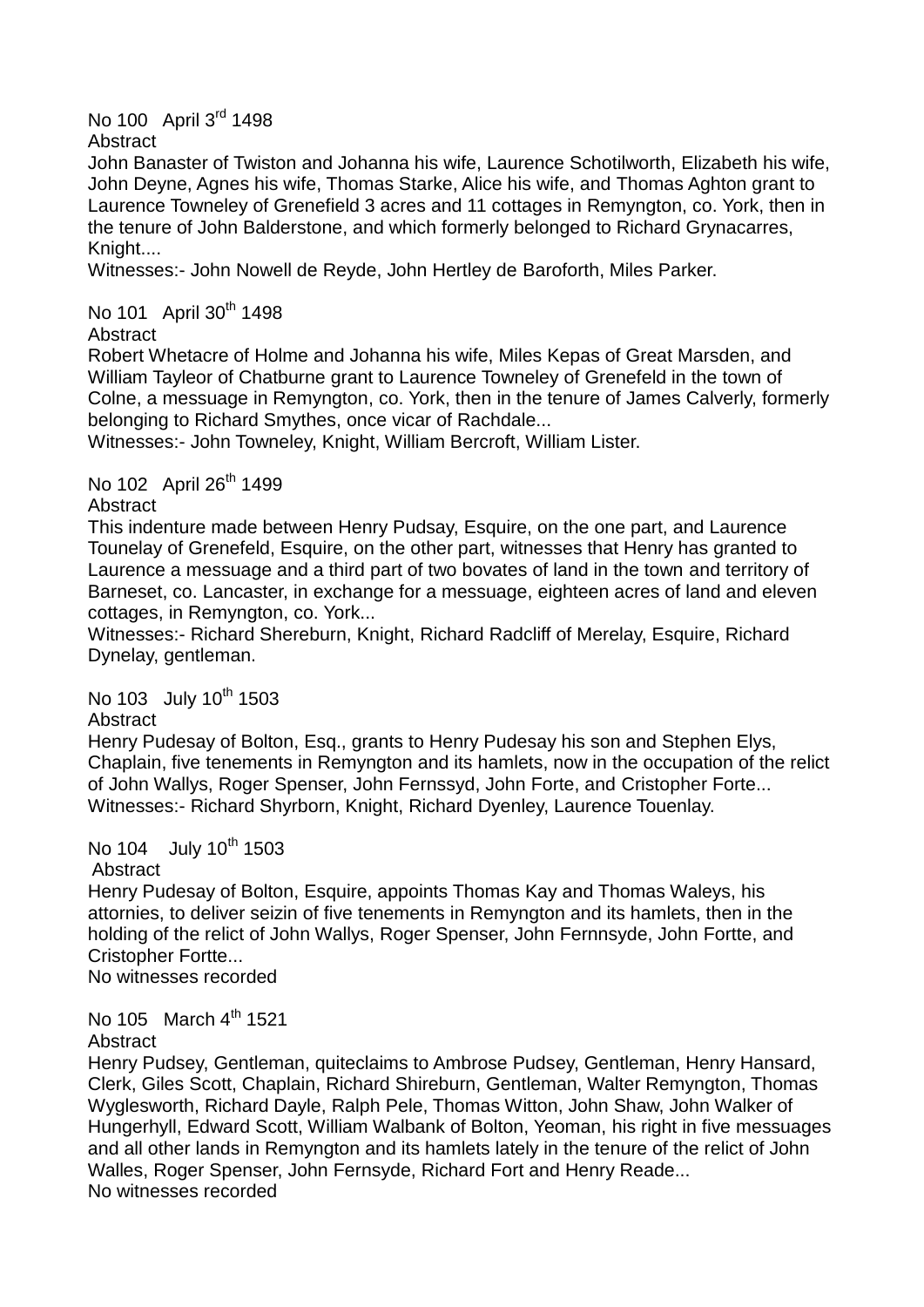No 106 February 9<sup>th</sup> 1539 [Transcribed in Old English with the modern interpretation beneath each line.] Thys Indenture made the ixth day of Februarie in the xxxty yere of the reigne of our *This Indenture made the 9 th day of February in the 30 th year of the reign of our* Soveran liege lord Henre the Eght by the grace of God kyng of England and of Fraunce *Sovereign Liege Lord Henry the Eighth by the grace of God King of England and of France* defender of the fayth lorde of Yrlond and in Erth supreme hed of the Churche of England *Defender of the Faith Lord of Ireland and in Earth Supreme Head of the Church of England* Betwix Henry Pudsay of Barforth in the Countie of Yorke Squyer opon the one partie and *Between Henry Pudsay of Barforth in the County of York Squire upon the one part and* John Jakes and John Hog on the other partie Wittenessith that the sayd Henre Pudsay *John Jakes and John Hog on the other part Witness that the said Henry Pudsay* Squyer hath grauntyd dismysed and leten to Ferme unto the Forsayd John Jakes and *Squire has granted, demised and let to term unto the aforesaid John Jakes and* John Hog and to theyre assigns ij Corne mylnes wt all thynges that to thaym perteneth *John Hog and to their assignees 2 Corn mills with all things that to them pertaining* in the lordshippe of Remyngton in the said Countie. To have and to holde the said ij *in the lordship of Remington in the said County. To have and to hold the said 2* corne mylnes wt all and singular thynges to thaym belongyng unto the Forsayd John *corn mills with each and every things to them belonging unto the aforesaid John* Jakes and John Hog and to thayre assignes from the date of this Indenture unto the Ende *Jakes and John Hog and to their assignees from the date of this Indenture unto the End* and terme of xxtyi yeres next foloyng be fully complete and rouuen Yeldyng and payng *and term of 21 years next following be fully complete and run(?) Yielding and paying* therfor yerely to the sayd Henre Pudsay to hys heyres or assignes iiij markes of gud *therefore yearly to the said Henry Pudsay to his heirs or assignees 4 marks of good* usuall money of Englond at ij Termes of the yere tht is to say at Candelmesse and Saint *usual money of England at 2 Times of the year that is to say at Candlemass and Saint* Laurence day by egall portions or Wtin xij dayes next ensuyng ayther of the sayd *Laurence Day by equal portions or within 12 days next ensuing either of the said* termes. And if hyt shall happen the Forsayd Rent of iiij markes to be unpayd any yere t*erms. And if it shall happen the aforesaid Rent of 4 marks do be unpaid any year* duryng the sayd terme at awther of the sayd tymes tht hit ought to be payd at by the *during the said term at either of the said times that it ought to be paid at by the* space of xij dayes as is aforesayd Then hyt shall be leafull unto the sayd Henre Pudsay *space of 12 days as is aforesaid Then it shall be lawful unto the said Henry Pudsay* hys heyres and assignes to distreyne the Goodes and catalles of the sayd John Jakes *his heirs and assignees to distrain [seize] the Goods and chattels of the said John Jakes* and John Hog and thayre assignes Whereso ever thei shall fynde thaym or the goodes of *and John Hog and their assignees Wheresoever they shall find them or the goods of* any of them and the distresses then to holde and retevne unto them selffe unto they be *any of them and the distraints then to hold and retain unto them self unto they be* fully content and payed the Forsayd Rent Wt arrerages if any be and for defawte of *fully content and paid the aforesaid Rent with arrears if any be and for default of* sufficient distresses to entre and have agayn the same in thayre olde state this Indenture *sufficient distraints to enter and have again the same in their old state this Indenture* to the contrarie not Wtstandyng and hit is agreyd tht the sayd John and John and thayr *the contrary notwithstanding and it is agreed that the said John and John and their*  assignes shall reparell and upholde the sayd ij Corne mylnes Wt all tht to them perteneth assignees shall maintain and uphold the said 2 Corn mills With all that to them pertaining tenandeable on thayre propre costes duryng all the sayd terme and shall leyfe thaym *chargeable on their proper [own] costs during all the said term and shall leave them*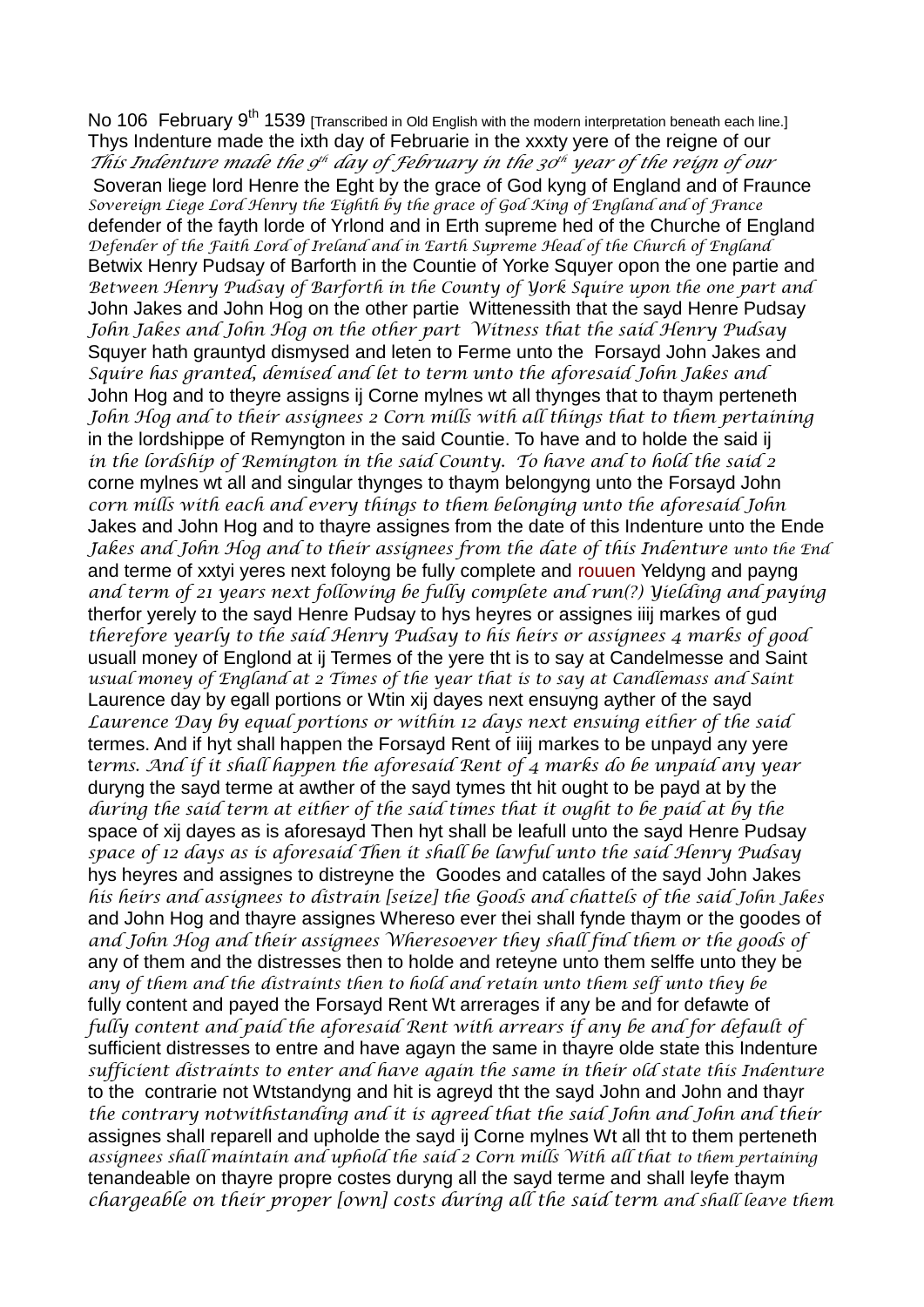sufficiently repareldes at the terme ende at the syght of the iiij howselokers of the sayd *sufficently maintained at the term end at the inspection of the 4 surveyors(?) of the said* lordshippe and the sayd Henre Pudsay is agreyd and graunteth tht he hys heyres and *lordship and the said Henry Pudsay is agreed and grants that he, his heirs and* assigns on thayre costes shall bryng and fynde the greate Tymber and Yrne to the sayd *assignees on their costs shall bring and find the great Timber and Iron to the said* mylnes duryng the sayd terme. In witnesse wherof the parties above sayd to these *mills during the said term. In witness whereof the parties above said to these* presentes enterchaungably ayther partie to other hath sett thayre Sealles the day and *present interchangeably either party to the other have set their Seals the day and* yere above Wryten.

*year above Written* (Signed) John Jakes

#### No 107 Circa 1660

To the King's most Excellent Majestie The Humble Peticion of Ambrose Pudsay Esq. most humbly sheweth That y[ou]r pet[itione]r havinf suffered much by Imprisonm[e]nt plunder etc. and that merely for his bounden Loyalty and having these many years concealed a mine Royall in Craven in Yorkshire another in the Bishoprick of Durham and a third in Northumberland All which he desireth may redound to the inriching of y[ou]r Ma[jest]ies Excheq[ue]r and to that end humbly prayeth That y[ou]r sacred Ma[jest]ie will graciously please to grant y[ou]r lett[e]rs pattents to y[ou]r pet[itione]r for the sole digging and refining of all the mines Royall in the said three counties for such tearme of years and on such condicions as usually the Crowne of England did graunt. And y[ou]r pet[itione]r shall as in Duty bound ever pray, etc. No witnesses.

No 108 April 23rd 1306

**Abstract** 

Henry son of Elias de Solebergh grants to Nicholas de Boulton that toft with buildings and all the land upon Soleberg in Newby in the town of Rimington which he had by gift and feoffment of Cecily daughter of Walter de Remyngton.

Witnesses:- John de Boulton, William de Roucestre, Edmund Maunsel, John de Midhope, Alan de Boulton, Hugh Gylemyn.

No 109 April 20<sup>th</sup> 1317

### **Abstract**

Know present and future that I, John son of John de Boulton, have granted to Richard son of High de Boulton, for his life, twenty eight acres of land in the town of Rymington which I have lately improved, within the undermentioned boundaries, viz., between Setefastsyk and the southern extremities of le Broces, and between Osdyk and the land of Nicholas de Boulton in width, and between Setfastsyk and Elebeck in length; and of which one plot of the said land lies between Crynggelhousyk and le Neweng, with as much common of pasture and other appurtenances as pertains to six bovates of land in the said town. I have also granted to the said Richard that he may enclose two acres of the aforesaid land... and build there at will...

Witnesses:- Edmund Maunsell, John de Midhope, Adam de Horton, Henry de Rymington, William de Rymington, Nicholas de Boulton, William de Hedresford, clerk.

No 110 Circa 1280

Adam Note grants to Alan de Boulton a strip of arable land, containing a rod and a half,